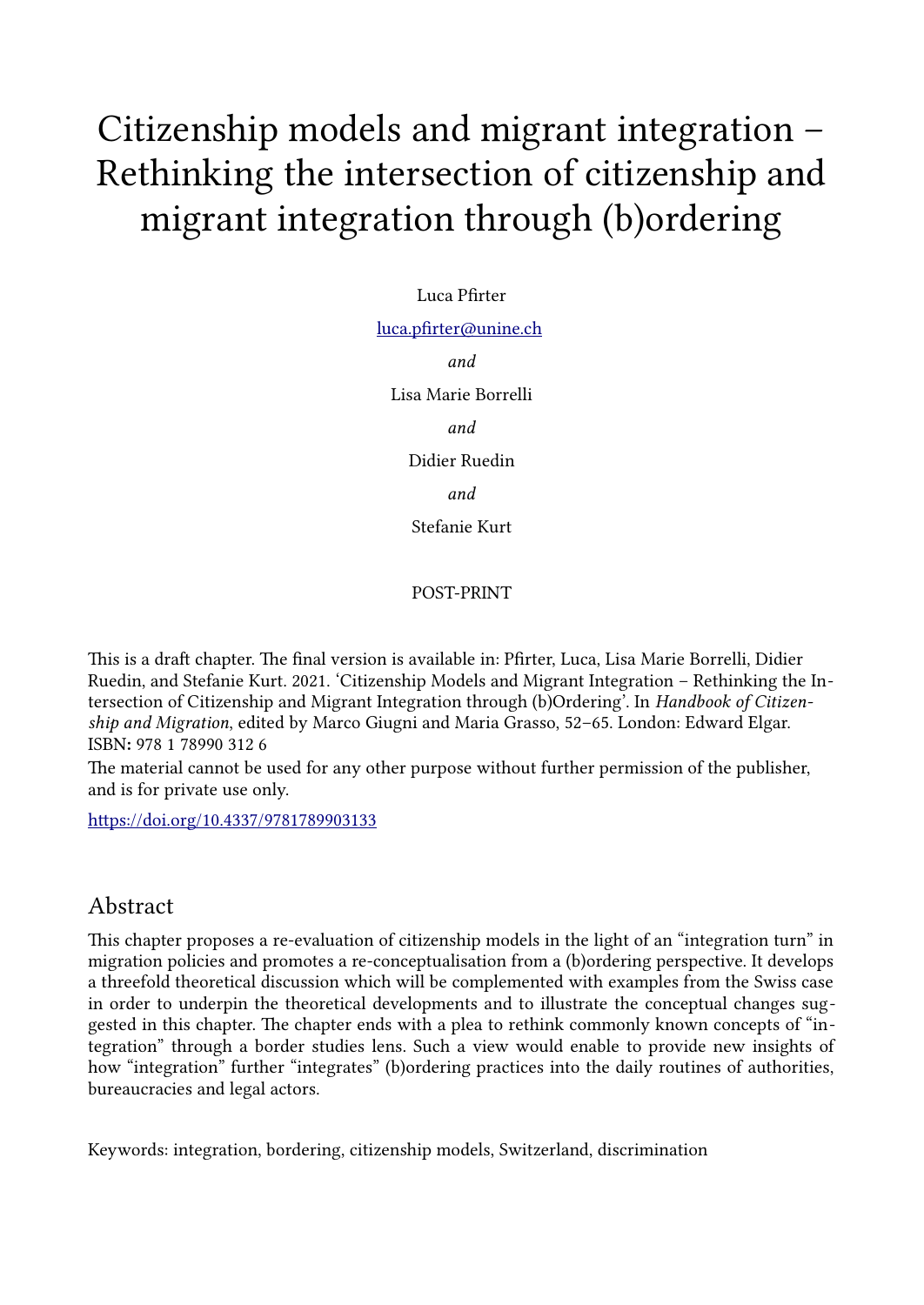# Chapter 4: Citizenship models and migrant integration – Rethinking the intersection of citizenship and migrant integration through  $(b)$ ordering<sup>[1](#page-1-0)</sup>

## Introduction

"Obtaining the Swiss passport should be the last step in a longer phase of integration, the so-called icing on the cake. To receive the red passport, a foreigner should practice, strive for it, learn and fight, in order to be perfectly integrated when passing the finish line of naturalisation, just like a sportsperson." (Thomas Minder, SWISS MP, authors' translation)

Due to an increasing and rather alert monitoring of immigrant flows to Western Europe, researchers have paid close attention to citizenship and how nation states attempt to organise migrant groups along lines of deservingness. This includes decisions on who receives asylum, who is eligible for a tourist or work visa, who will be naturalised, or who will be detained and deported. As shown in the introductory quote, receiving citizenship is increasingly not understood as a right, but connected to complex policies and normative notions of deservingness, which a potential applicant has to fulfil: it has become a (sport) game in which one has to prove themselves worthy and where the finish line may become illusive.

When studying policies and practices directed at migrant groups with the right to stay, we observe an increasing struggle of Western societies to integrate immigrants within their welfare and state structures (Heckmann and Schnapper 2003). Public and political discourse may often highlight presumed problems of immigration and particularly the civic integration of immigrants (Van der Brug et al. 2015). Consequently, a search for citizenship and integration models has occurred, in which different national contexts are examined and described in order to understand the different societal and political approaches of 'integration' (Kraler, Reichel, and Entzinger 2015; Ruedin 2011). Broadly speaking, immigrant integration is described as the economic, political, social, and cultural participation of non-citizens in society in order to eventually achieve a more 'permanent' and 'safe' status, that of citizenship. Integration as such reflects rights and obligations for the immigrants and the majority population (Schnapper 2007).

In the academic arena, developments around the (in)ability to reach citizenship have spurred debates, as perceived problems of immigrant integration have increasingly made it clear that the conceptions of citizenship models cannot account for all the social phenomena observed on the ground. For this reason, researchers have developed various conceptualisations and analytical arguments regarding the interplay between citizenship models and immigrant integration (Kraler, Reichel, and Entzinger 2015). While these new models became more inclusive and relational, they come with their own issues, because they often reproduce state logics and neglect the socio-temporal changes of the data used in order to create ideal-type constructs (Bonjour and Duyvendak 2018; Ellermann 2019; Goodman 2019). Through the increasing juridification, evaluation, monitoring and operationalisation of integration in politics (and policies and laws thereof) and academia, we are losing sight of discriminatory, racist and exclusionary tendencies embedded in politics, practices and research. Indeed, generalised models offering an overview and comparative view between nation states might normalise these problematic tendencies by codifying them into seemingly rationale categories. Indeed, they can depoliticise highly discriminatory categories of people, created by statistics and indicators (Akin and Banfi 2019).

<span id="page-1-0"></span><sup>1</sup> Acknowledgements: The article was supported by the National Centre of Competence in Research (NCCR) – on the move, which is funded by the Swiss National Science Foundation. Author contributions: LP, LMB, DR designed the study, LP, LMB, SK, DR wrote the chapter, LP, LMB, SK, DR edited the chapter.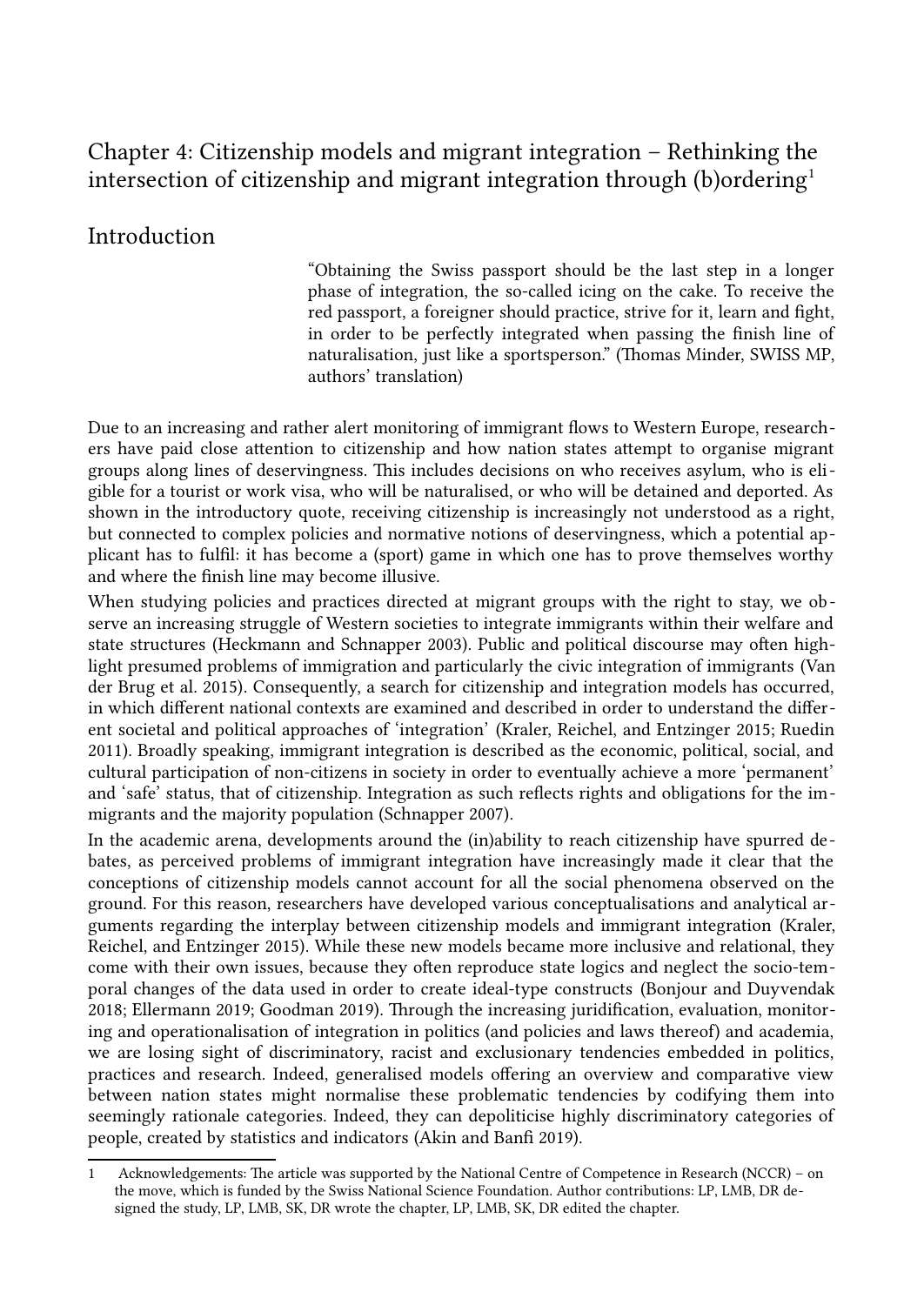Many studies on the role of citizenship models are motivated by a conviction that the collected and displayed data, frequently arranged in comparative country cases, play an important role in understanding which policies and guidelines facilitate (or hinder) immigrant integration. Put differently, citizenship models serve as predictors for the outcome of interest: to what extent and how quickly immigrants become part of the majority population of the country of destination – or why some immigrants fail to do so (Simonsen 2016).

Another strand of the literature and research on citizenship, however, highlights the proliferation of migrant categories (Rajkumar et al. 2012) and the increased precarity and temporality of citizenship even in so-called 'liberal' regimes (Banki 2013; Rajkumar et al. 2012; Ellermann 2019). Bonjour and Duyvendak (2018), for example, elaborate on how 'Dutch civic integration policies aim at "barring people with poor prospects"' (p. 882). Kraler (2018) highlights the 'simultaneity of inclusion […] and exclusion (through specific conditions)' (ibid., 4) that we find in regularisation programmes attempting to integrate irregularised immigrants. This shift from enabling membership to imposing fixed conditions on membership has been called a 'civic integration turn' (Bonjour and Duyvendak 2018; Goodman 2019).

In this chapter we propose a re-evaluation of citizenship models to avoid methodological nationalism and propose an alternative perspective on how "immigration and citizenship policy continues to create hierarchies among migrants" (Ellermann 2019, 1), which current models (or regimes) are not fully equipped to do. For the sake of clarity, in this chapter we systematically refer to 'citizenship models': While earlier research seems to have favoured the term 'model', later work favours 'regime'. There is no clear distinction between both terms, and they tend to be used as synonyms (see Koopmans et al. 2005; Koopmans 2013).

To support our argument, we trace developments from simplified to increasingly differentiated understandings of how citizenship models and immigrant integration relate. In particular, we progress from established citizenship models and introduce recent work on (b)ordering as an alternative perspective drawing on border regime theories. We argue that this re-conceptualisation allows grasping timely changes of integration and migration management within and between nation states.

Indeed, (b)ordering perspectives place their scope partly on street-level practices and policy implementation, which play a crucial role for shaping migrants' integration (see Belabas and Gerrits 2017; Suvarierol and Kirk 2015; Lindberg and Borrelli 2019; Borrelli 2019). These aspects are neglected by citizenship models and integration indicators (see Akin and Banfi 2019), despite an increase in stricter migration policies, including the sorting, selecting and evaluating of migrants not only at the individual but also at the group level. Sorting, for example, can occur on the basis of social class, gender, religion or race/ethnicity (Korteweg 2017; Bonjour and Duyvendak 2018) and is done by bureaucratic agents, who bear distinct discretionary powers. We argue that by investigating the intersection of citizenship studies and models on the one hand, and research questioning the inclusionary character of (civic) integration (and including a thorough examination of the implementation 'on-the ground') on the other hand, will advance a more nuanced picture of current citizenships models.

The chapter engages in a threefold theoretical discussion, leading from citizenship models to (b)ordering perspectives. Since we argue for a more practice-focused analysis of integration, each theoretical section is supported by an excursus on Switzerland in order to illustrate the different theoretical underpinnings. The changes of Swiss policies highlight a particular understanding of immigrant integration (becoming gradually exclusive) and the effects for many immigrants, but also their meaning in the socio-political context. We focus on this one case because it allows us to clearly illustrate the described developments.

## Citizenship models: Inclusive versus exclusive, ethnic versus civic

Before we can discuss citizenship models and how well they help to understand policy implementation processes and individual experiences of integration, we need to establish a general un-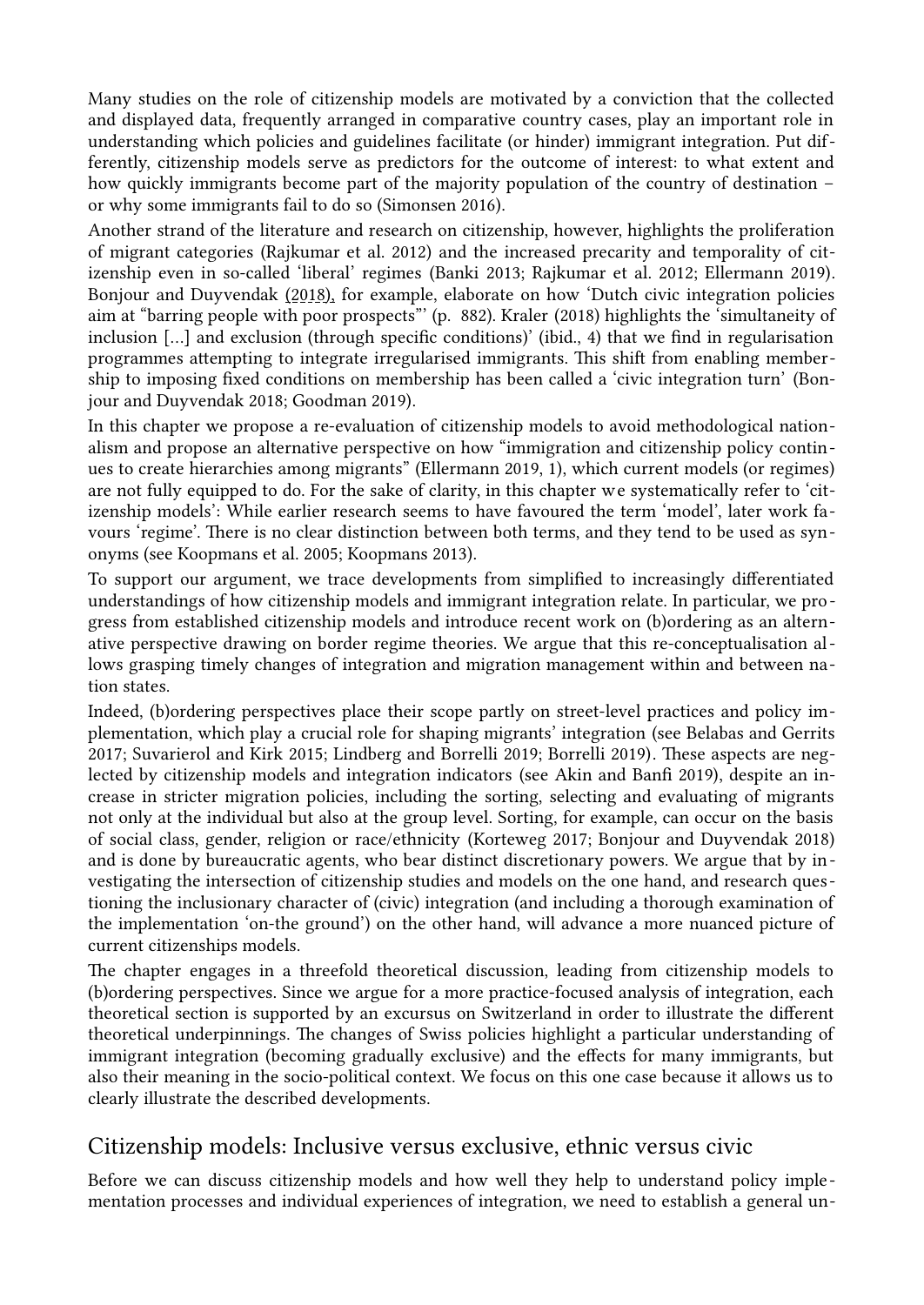derstanding of integration. We use a broad definition, introduced by Heckmann and Schnapper (2003:10), describing immigrant integration "as the inclusion of new populations into existing social structures of the immigration country", whereby they refer to economic, social, and cultural structures. Immigrant integration is often described as the outcome of a process, by which immigrants (and their descendants) become part of society (see introductory quote). In practice, this process concerns complex patterns of reciprocal processes in which immigrants are asked to adapt to the country of destination, but in return members of the majority population react to and adjust to newcomers (Ruedin 2011; Schnapper 2007). This legal and conceptual 'two-way process' is however seldom realized in practice, and integration often describes a 'one-way process' (Akin and Banfi 2019).

Yet, citizenship models attempt to grasp these patterns and we find much comprehensive work on them (Koopmans et al. 2005; Koopmans 2013; Vink 2017; Bauböck et al. 2006), which plays a relevant role in discourses on immigrant integration. Indeed, citizenship models are thought to reflect how members of the majority population and the institutions of the country of destination react to and adapt to the needs of immigrants in order to facilitate their integration. The use of models allows to classify these reactions of the majority population in a way that they reflect historical developments and country specificities. Some countries tend to be more open to immigrants and expand access to key institutions (such as political rights) to newcomers, while others tend to be more exclusive and tend to restrict access.

Indeed, citizenship models (Koopmans et al. 2005; Brubaker 1992) have been studied and compared in context of nation states, inter-state relations, or via supranational policies (e.g. within the EU context). They focus on the current (and historically developed) policies and laws in order to map how individuals may gain membership in a self-governing community, and generally describe who gets access to nationality and by which means (Dronkers and Vink 2012). At the same time, these models are compared to each other and sometimes ranked (from favourable to unfavourable access).

Different indices have been developed to 'measure' integration in order to organise societies into citizenship models, many of which draw heavily on policies "that shape integration" (Akin and Banfi 2019, 86) and reproduce state discourses (Kraler, Reichel, and Entzinger 2015). In empirical studies, researchers often draw on the Migration Integration Policy Index (MIPEX; see Huddleston et al. 2015), which tries to capture various aspects of immigrant integration policies. Its wide coverage and ready expression of these policies in a single overall measure make for an attractive predictor variable in many studies. Proponents of alternative indices tend to criticise the MIPEX or other competing indices, which fundamentally capture citizenship models on a single dimension (see Bjerre et al. 2015 for an overview of indices). Those who favour particular indices tend to ignore the exact research question other researchers have in mind in individual studies using different indices, and for that reason do not shy away from proclaiming universal all-purpose typologies. Often, they use extensive theoretical considerations to create these indices, yet neglect that not all research using citizenship models aims to study immigrant integration, but may be interested in other social phenomena that draw on the same theories. This leads to different indicators used. Given the construction of these indices on the basis of individual indicators, researchers could in principle disassemble and reassemble existing indices to make them fit particular research questions (Ruedin 2015).

A widely used classification comes from Koopmans et al. (2005), who use a two-dimensional typology of citizenship models. Still following the underlying idea of capturing the way nations and their institutions deal with immigrants in a universal manner, they argue for an expansion of dimensions by differentiating between two dimensions that do not add up to a single dimension of inclusivity and exclusivity. The cultural dimension differentiates between ethnic and civic conceptions of the nation; the legal dimension between pluralism and monism. This approach yields four ideal-types.

Whether one- or two-dimensional, many studies have linked these citizenship models to a plethora of outcomes, including minority politics, political debates, political participation and repres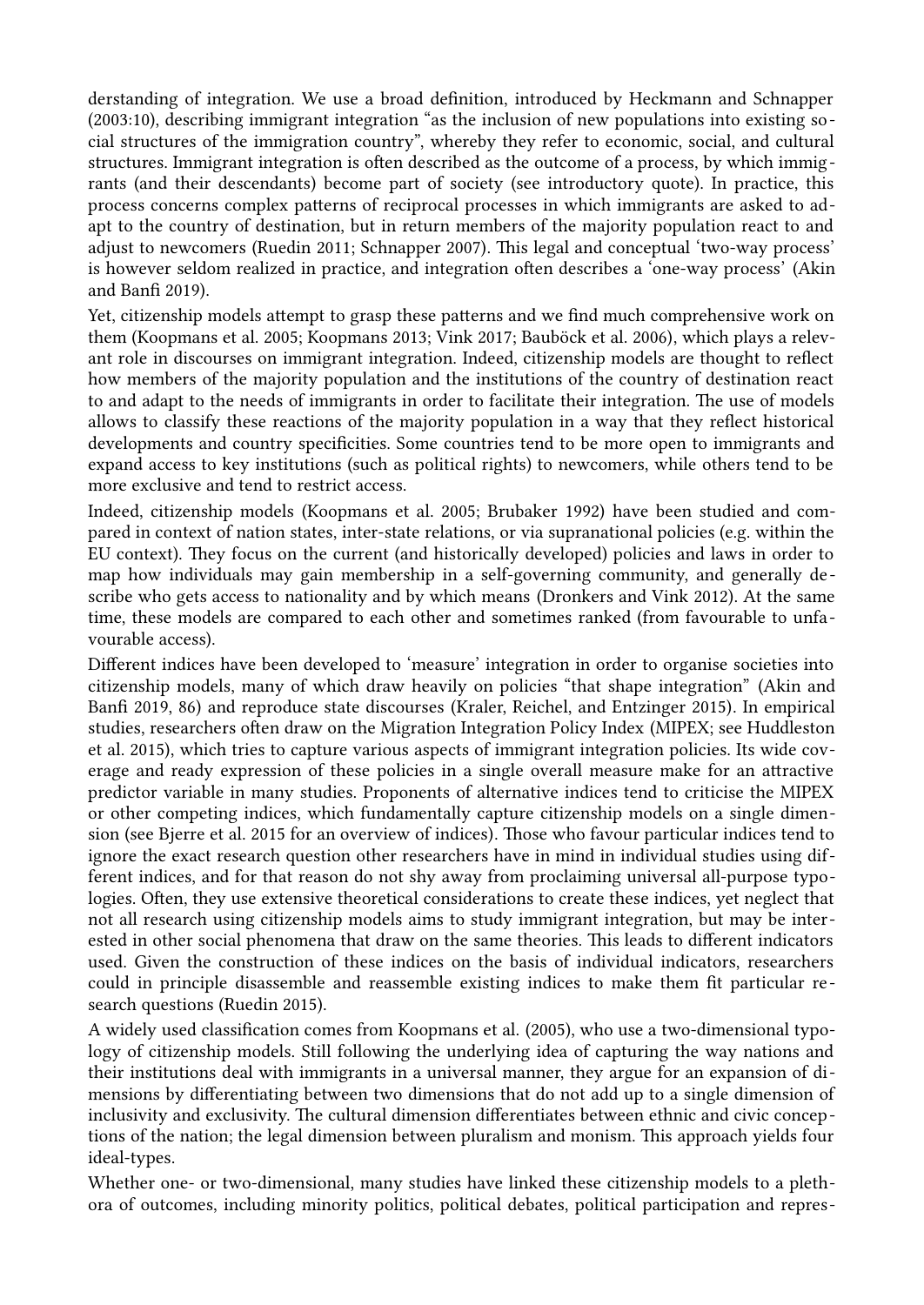entation of minority groups, or naturalisation (Huddleston and Vink 2013; Koopmans et al. 2005; Bird 2005; Hainmueller and Hangartner 2013; Dancygier and Laitin 2014; Helbling 2014; Dronkers and Vink 2012; Ersanilli and Koopmans 2010). The success of various measures of citizenship models stems from their success in statistically predicting variance in these outcomes, but also of assessing how policies and institutions shape the behaviour and choices of the majority population and how they deal with immigrants.

## *Excursus 1: The Swiss case as example and short-falling of indices*

When compared to other European countries, Switzerland seems to fit into the category of being an exclusive or restrictive citizenship model. MIPEX ranks Switzerland as 'halfway favourable' regarding integration and puts it at the  $21<sup>st</sup>$  place out of 38 compared countries (Huddleston et al. 2015). Yet, MIPEX by design neglects the large cantonal marge of appreciation, which is not depicted by the one-dimensional perspective. By contrast, the migration-mobility indicators developed by the nccr – *on the move* (2019) allow inter-cantonal comparisons and highlight much variation between cantons. Thus, the use of Switzerland as ideal type (Koopmans et al. 2005) is already challenged by the lack of harmonisation between cantonal and communal levels, despite legal changes in the federal legislation that impose some changes on the cantonal level (Kurt 2017a; 2017b; Manatschal 2011; Manatschal and Stadelmann-Steffen 2013; Wichmann et al. 2011). Similar issues arise not only within federal states, but also when focusing on subnational levels in which regional aspects are treated with relevance (Ruedin 2015; Koopmans, Michalowski, and Waibel 2012). Citizenship is thus always "embedded in multilevel […] and transnational constellations of citizenship regimes" (Vink 2017, 240).

# Policy complexity vis-à-vis citizenship models

Joppke (2017) argues that the notion of citizenship models has lost importance particularly in Western Europe. In his argument, the influence of European legislation has led to a trend towards a more civic understanding of citizenship and as such a convergence of immigration integration policies. This view is problematic, because it paints the picture of citizenship policies becoming generally more liberal in all Western states, contrasted with so called 'slave states' or autocratic rentier states of the Gulf region, 'categorically deny[ing] permanent settlement and citizenship to their labour migrants' (Joppke 2017, 387). This simple differentiation denies a critical view on (colonial) preserved inequalities in so called 'liberal states'. While countries with a strong *jus sanguinis* tradition such as Germany now allow for some *jus soli* provisions, comprehensive approaches to citizenship models and more careful examinations of changes over time, cast further doubt on this argument of convergence (Huddleston et al. 2015; Ruedin 2015).

Model comparisons, even across time may still fail to capture the multiple ways in which immigration and citizenship policy continue to (re)produce discrimination (Ellermann 2019) through the stratification of immigrant status or group-based discrimination. They also neglect intersections of class, gender, race/ethnicity and religion (to name a few), which cause a hierarchical and highly differentiated potential to gain membership between certain groups, despite liberal policies overall. Instead, these approaches are prone to support static, ideal-typical categories of citizenship regimes (Vink 2017). These ideal-typical categories, however, often fail to reflect complex realities on the ground and socio-political contexts in which these policies are embedded.

Interestingly, the common two-dimensional approaches to citizenship models resonate with common-sense notions of integration as a responsibility of the individual: it is in the hands of the migrant' to 'fight' for integration and acceptance in society and prove him- or herself (recall the quote at the beginning of this chapter). This individualised understanding of integration allows for a highly simplified differentiation between those who deserve to stay and integrate and those with 'poor prospects' (Bonjour and Duyvendak 2018). The quote at the beginning of the chapter further represents a restrictive understanding of citizenship, becoming the endpoint of a successful immigrant integration. However, this creates a paradox: While integration is typically seen as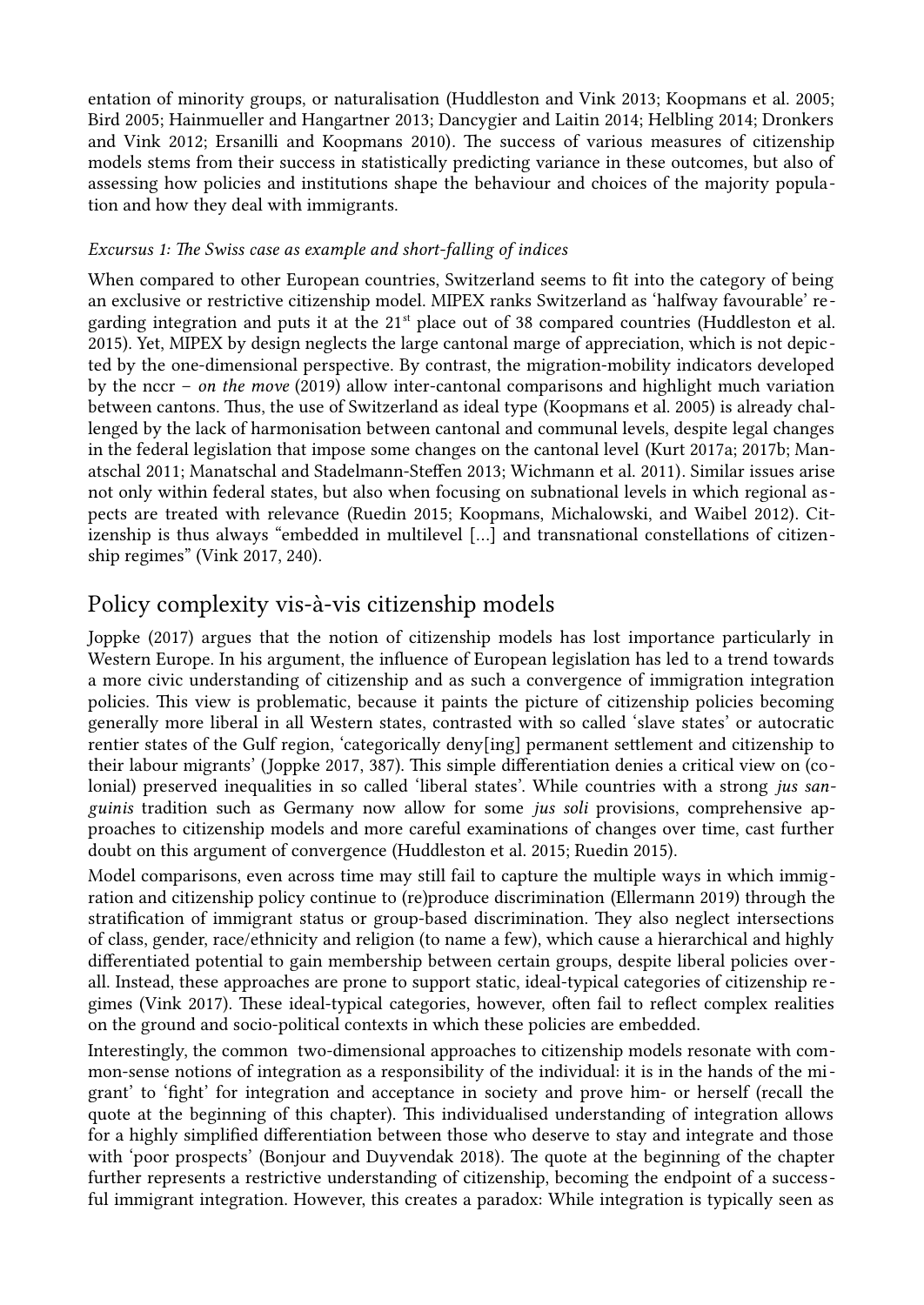the responsibility of immigrants, the general legal structure includes an inclusive understanding of citizenship, e.g. by giving the possibility to qualify for an early naturalisation in order to encourage further integration (Hainmueller, Hangartner, and Pietrantuono 2017).

Further, using models to describe different types of integration policies conveys the idea that there actually exists a 'national integration strategy', which is planned and consistent. Much like Heckmann and Schnapper (2003), we disagree with this view and argue that integration policies and their implementation constantly change, partly due to shifting power relations, partly due to the heavy politicisation, which also is driven by public discourses on migration management (Ruedin, Alberti, and D'Amato 2015).

Here, some recent research on citizenship models supports our line of argument and takes up an inclusive perspective (Koopmans and Michalowski 2017; Vink 2017), in which citizenship is studied via the processes and trajectories which govern the access to citizenship, including an understanding of institutions, policies and actors and thus give credit to an ever-changing policy field. This processual understanding of citizenship also allows to envision 'integration' as at stake for all people residing on the territory of a nation state without disposing of citizenship understood as nationality.

Concurrent with this broader research interest, we find an increasing preference to use the term 'citizenship regime' instead of 'citizenship model' and a theoretical reconfiguration towards studying outcomes and consequences of policies and their potentially detrimental or conducive effect on immigrant integration (Vink 2017). As Bloemraad (2015) and Vink (2017) maintain, when understood this way, citizenship models enable to study the bureaucratic practice and take into consideration "the opportunity structure for mobilization" (Vink 2017, 236) and try to overcome methodological nationalism, which causes essentialised national models to emerge (Vink 2017). Yet, it remains unclear how these suggestions can be put into place and while these approaches measure rights, they also lack explanations of institutional and motivational roots (Koopmans 2013). Vink (2017: 229) argues that while citizenship models help us to structure and organise different political units, they tend "to reify ideal-types" due to their abstract categories. As such, citizenship models should be used as heuristic tools – indexing of immigrant rights in order to show dimensionality – instead of taken as reality. Accordingly, citizenship models further allow a current 'state of art' mapping, but at times also longitudinal tracing of changes in access possibilities. Indeed, indexing and indicators can, as Akin and Banfi (2019: 87) argue "institutionalize the idea of an irreducible ontological difference between 'us' and 'them' by concealing the political nature of integration". To do so, however, it is relevant for the study of subnational policy variations (cf. Manatschal and Stadelmann-Steffen 2013).

## *Excursus 2: The Swiss (gendered) integration stage model*

Switzerland implemented an integration stage model – the idea of a step-by-step integration – related to the total revision of the *Federal Act on Swiss Citizenship* (SCA) on 1<sup>st</sup> of January 2018 and the partially revised *Federal Act on Foreign Nationals and Integration* (FNIA) on 1st of January 2019. It reflects the idea of citizenship as reaching the final 'finishing line' once passing the integration exam. The intentions of recent legal changes were to include and align conditions for citizenship with decisive integration criteria to ensure and promote migrants' integration. Despite intentions of certain harmonisation, e.g. specific levels of oral and written language competence for permits and Swiss Citizenship (for an overview, see Kurt 2018), the margin of appreciation of the cantons and communes remains large (Probst et al. 2019). Above-discussed citizenship regime approaches (Bloemraad 2015; Vink 2017) recognise the multitude of actors and institutions implementing different legal acts on the federal, cantonal and communal level. They attempt to grasp the multidimensionality created by the legal framework to differentiate foreign persons (see entry and stay conditions connected to various integration instruments to ensure a 'successful' integration). Yet, these approaches fail short of taking up organisational-inherent inequalities.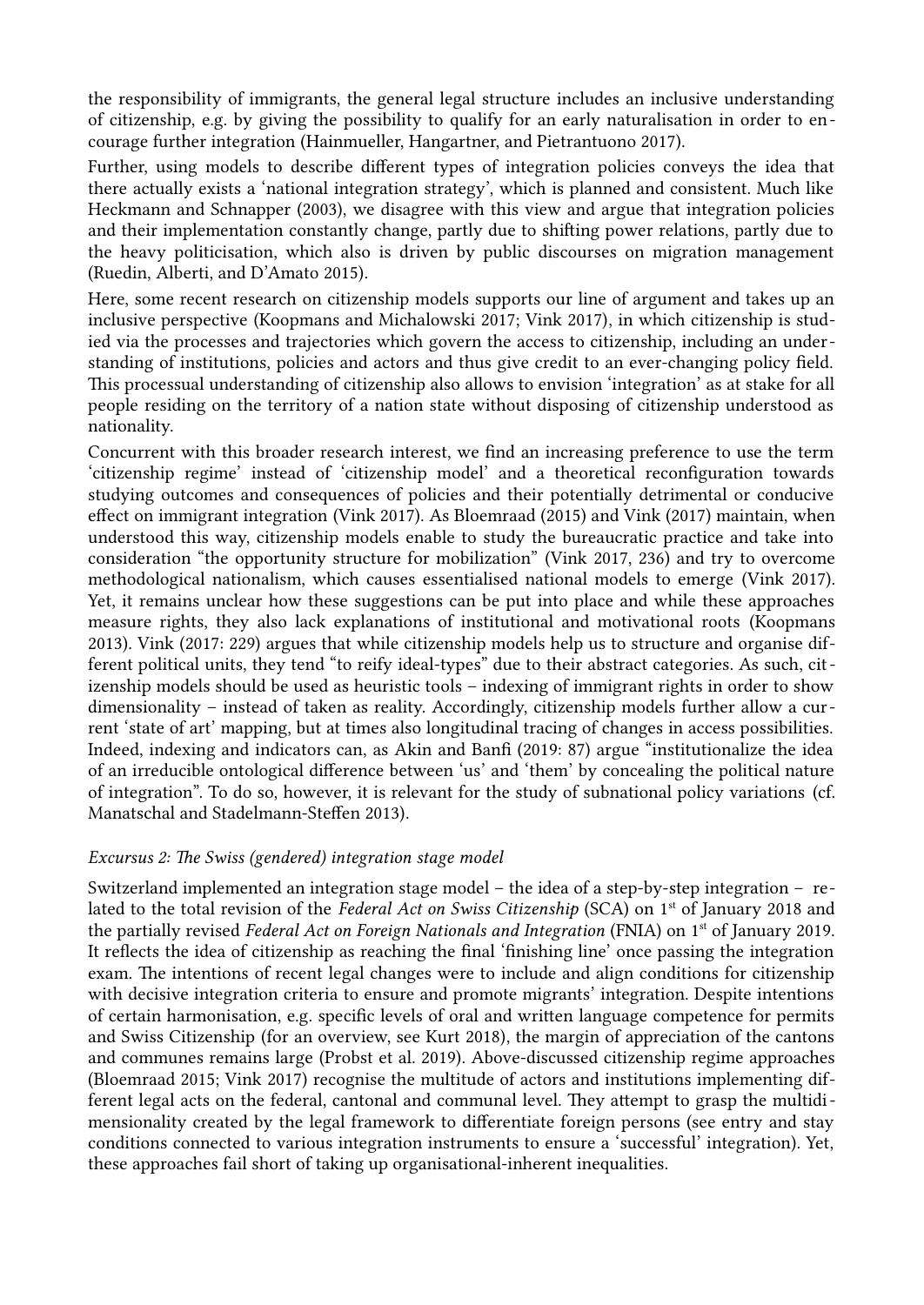Naturally, a differentiation between liberal and restrictive citizenship models appears when aiming for country comparison of immigration and migration policies (Ruedin 2015). However, this binary comparison neglects the potential restrictiveness of liberal regimes and underlying structural violence as well as exclusionary factors, which automatically appear 'less violent' when placed in contrast with more authoritative regimes. The concept of citizenship and its benefits are under constant renegotiation, created by multiple actors and groups affected by them (Koopmans and Michalowski 2017).

For example, to ensure the integration process of a foreigner, authorities entrusted with the implementation of the FNIA, are obliged to report data and required information. Specifically, authorities must report the opening of criminal investigations, but also on civil and criminal judgements, changes in connection with civil status or in the case of refusal to permit a marriage. Additionally, authorities are required to communicate claims for social assistance, claims for unemployment benefits and claims for supplementary benefits.*.* Finally, disciplinary measures by school authorities, measures taken by child and adult protection authorities and other decisions indicating a special need for integration in accordance with the integration criteria (art. 97 FNIA ) are also reported.

It remains unclear how the recent citizenship models can grasp not only the inherent restrictiveness, but also the various realities, such as the communication between and within authorities in a multilevel setting as well as the appreciation of the received information, applied to different migrant categories (Probst et al. 2019). Moreover, these obligations for authorities to communicate intend a certain control of migrant's integration as to detect 'integration deficits.' Particularly such integration deficit can 'downgrade' a permanent residence permit to a 'regular' residence permit (art. 63 para. 2 FNIA) or result in a withdrawal of residence permit in Switzerland (art. 62/ art. 63 FNIA). A logic of control and discipline in measuring and monitoring integration becomes visible (Akin and Kurt, n.d.).

The proposed theories of bordering could take up these less visible, but highly relevant aspects of discrimination within integration, as we will highlight with a brief example of gendered absurdity (see Fischer and Dahinden 2016 for a more systematic approach):

Naturalisation candidates need to demonstrate their successful integration, by also "encouraging and supporting the integration of one's wife or husband, registered partner or the minor children for whom one has parental responsibility" (art. 12 para. 1 let. 2 SCA). Even though this criterion itself does not appear as gender biased, the parliamentary debates very much highlight a rather gender discriminatory perspective. Martin Bäumle of the Green Liberal Party, for example, made the following comment: "For us it is really central that the integration of the female partner [original German: *Lebenspartnerin*], the woman, the male partner or the children is considered when deciding on the naturalisation. Here it is relevant that cantons and municipalities receive a new tool, which they currently do not have. For example, when a man does not at all take care to integrate his wife – which very often happens – not giving her the opportunity to learn the language, then this man cannot be naturalised. Because he is not integrated; because he does not know our ways, how to treat a wife and woman..." (National council, spring session,  $8<sup>th</sup>$  meeting, 13.03.13, 08h00, AB 2014 N233; own translation). Similarly, the message of the Federal Council clearly states that "the applying husband, who for example rejects the integration of his wife within Swiss life styles, cannot be considered as integrated and thus his application for naturalisation will be denied" (Eidgenössisches Justiz- und Polizeidepartement EJPD 2015; own translation). A passivity is ascribed to the woman and wife, who needs not only to be given the chance to integrate, but be *made* integrated, ideally from her male partner. Administrative authorities also implement a gendered and stereotyped bias: We refer to a decision by the State Secretariat for Migration, in which it states that, a foreign woman, who is working as a sex worker and married to a Swiss man, does not meet the criteria for naturalisation, because she does not perform the fidelity expected within a stable couple's relationship (decision was reversed by the Federal Administrative Court, F-5326/2014, 23th November 2016). Thus, administrative authorities reproduce imple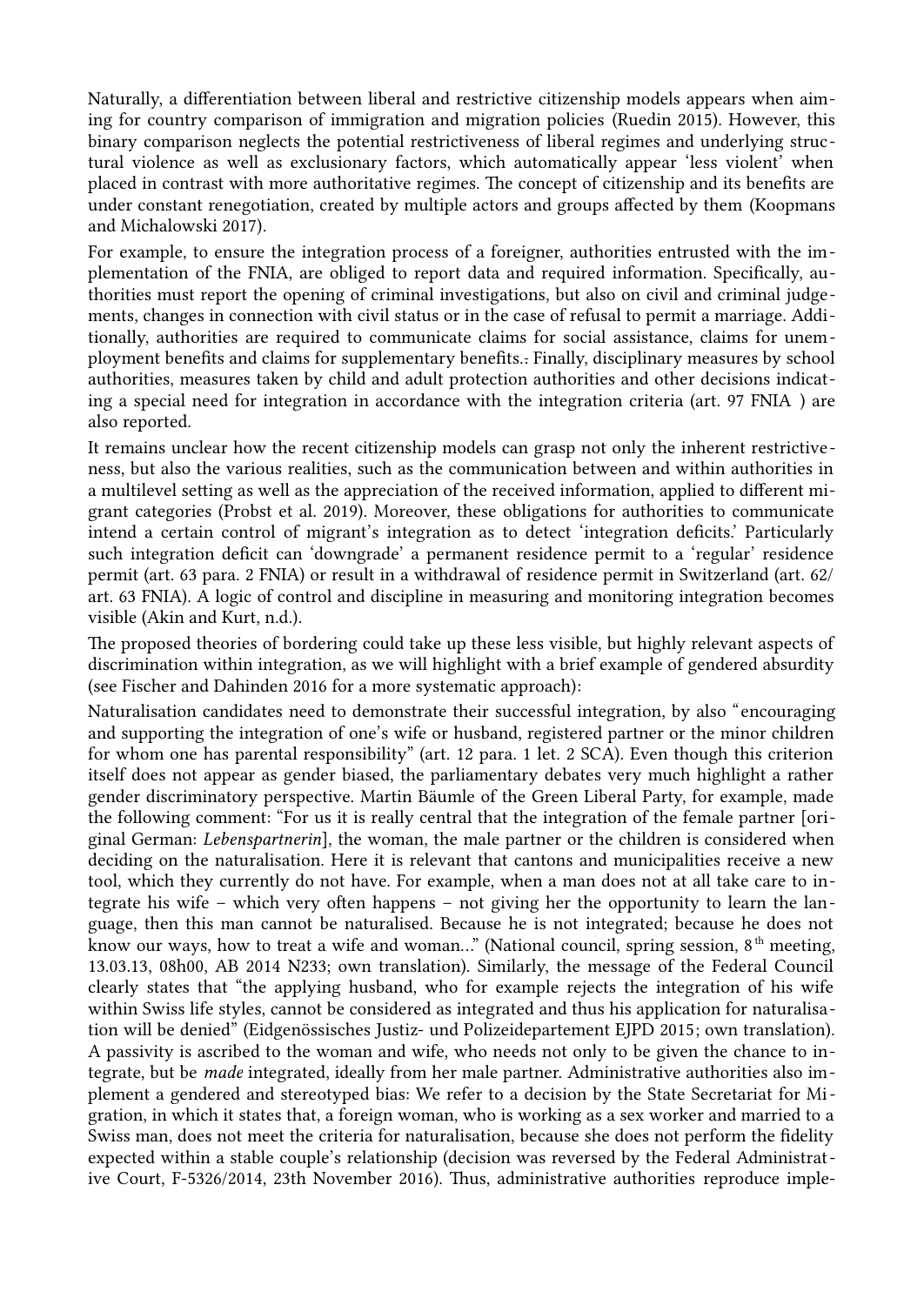ment discriminatory gender aspects, but these inherent inequalities are not grasped by the citizenship model.

# The (b)ordering perspective on integration and citizenship

Prior research on the civic integration turn elaborates on the various axes of in- and exclusion, for example social class, as much as gender and ethnicity in order to avoid a one-sided focus on culture and identity (Bonjour and Duyvendak 2018; Brubaker 2010). Following this work, we argue that citizenship models cannot adequately depict consequences of migration and citizenship laws and policies when confronted with the elusive concept of integration. We have elaborated how citizenship models try to establish ideal-typologies and mapping of different 'arrangements.' We traced more comprehensive approaches that consider wider societal processes and perceive citizenship policies as dynamic.

Nevertheless, even more inclusive approaches to citizenship models that consider bureaucratic practices, have failed to pay sufficient attention to the effects of street-level discretionary practices and case law. Similarly, it has yet to be described what these approaches understand under 'informal' sets of rules and practices within the regime. Besides non-meritocratic attributes of social group membership being still highly relevant for the differential legal distinction for access to territory and citizenship, merit and thus deservingness are still (or yet again) a key factor. This was illustrated through the increasing juridification of integration within migration law and policies.

Territorial access and citizenship are granted increasingly as a privilege, rather than a right, underlined by discourses which shifted from depicting asylum seekers as fleeing war and persecution to being asylum shoppers, economic migrants, or potential terrorists (Vaughan-Williams 2008; Rosas 2006; Crawley and Skleparis 2018; Colombo 2017). There are tendencies to improve the sense of citizenship and community within societies (Walters 2004), while at the same time creating deterrence narratives for those deemed unworthy (Tuckett 2017) , visible through the enhancement of immigration controls, the focus to combat irregular entry and trafficking/smuggling (Walters 2004). The attempt to control unwanted immigration is embedded within racialised, classed and gendered logics (Achermann 2013; Khosravi 2010; Walters 2004), drawing heavily on discussions on 'migrant integration' (Schinkel 2018). As we showed in the preceding extract on Swiss discourses of integration and the law governing it, we find an attribution of passivity for fe male migrants, for whose integration their male partners become responsible and upon which their integration is measured. Hence, in order to account for these exclusionary and disciplinary aspects of integration requirements and measurements, we have to bring in additional perspectives, which are able to explain such processes.

Building on literature and research on citizenship highlights the proliferation of migrant categories (Rajkumar et al. 2012) and the increased precarity and temporality of citizenship even in socalled 'liberal' regimes (Banki 2013; Rajkumar et al. 2012; Ellermann 2019). These issues have been addressed by studies which take into consideration the turn to civic performance (Chauvin, Garcés‐Mascareñas, and Kraler 2013) and precarity of place (Banki 2013), underlining the challenges of physical residence rather than focusing on the precarity migrants face in contexts of work. It is argued that citizenship becomes rather temporary, manifesting in a hierarchy of migrant categories with more or less short-lived temporalities (Rajkumar et al. 2012).

Instead of studying policies and creating indicators to assess the inclusiveness and exclusiveness of citizenship regimes (looking at the possibility of citizenship acquisition, the potential loss of citizenship, membership and rights), and thereby reproducing political discourses on the deservingness of rights, we will now elaborate how policies are used to govern and create certain citizenship models, which are linked to certain groups of mobile people. Hence, citizenship models do not automatically become more inclusive in so-called 'liberal' states. On the contrary, we show how migrants are increasingly selected on the grounds of group-based discrimination (or 'othering'), sometimes veiled through a language of integration policies, and research, as enhancing 'migrant integration' (Hadj Abdou 2019; Schinkel 2018).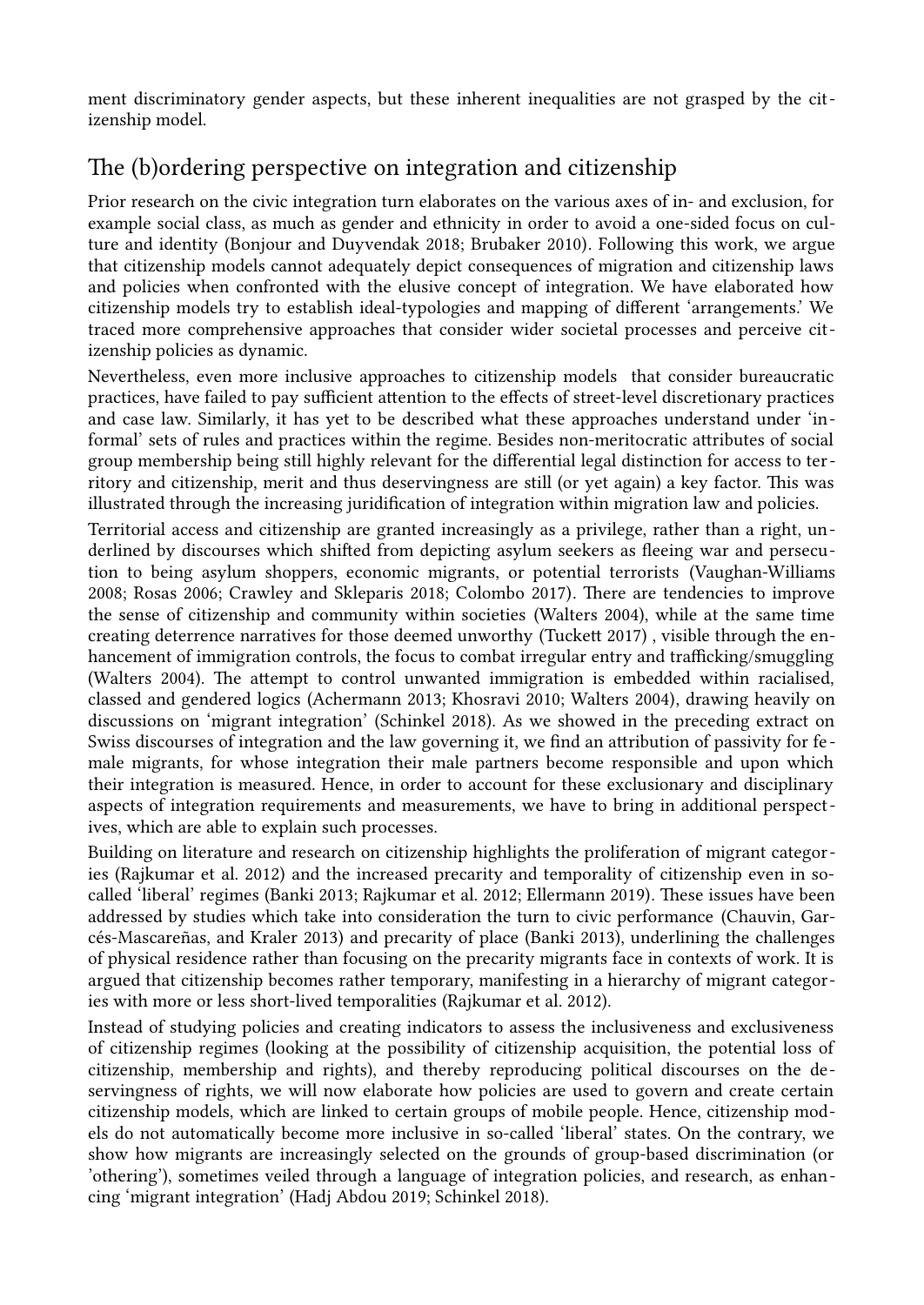Hence, with the rise of civic integration and the application of these policies defined as favourable and positively influencing 'migrant integration', it is necessary to question to what extend we can take (civic) integration polices as representative of more inclusive citizenship models (or regimes). We conceptualise civic integration policies, and more generally the operationalisation of integration in comparative citizenship studies, as "the result of dynamic and more or less successful attempts at 'ordering' relations between places and people" (Novak 2017, 4), between a nationally defined territoriality and 'migrant others' (Walters 2004). Integration, as illustrated with the Swiss example, becomes a palpable and important factor in controlling migration, but also citizenship. This interplay between (social) ordering and border-making can be fruitfully analysed (see processes of (b)ordering by van Houtum and van Naerssen 2002). This perspective supports a refocus of citizenship studies and models to uncover hierarchizing and exclusionary practices/tendencies often concealed by the 'liberal' discourse.

The (b)ordering perspective also highlights, how border control takes over the aim "to tap the energies of one flow while taming and suppressing the other" (Walters 2004, 245). Hence, borders are increasingly understood as sites of filtration (Darling 2011), which are not territorially defined, but flexible and intrinsically connected to migration control more generally by producing both mobility and immobility (Novak 2017; Lindberg and Borrelli 2019). Instead of thinking about borders in terms of a static, fixed, and territorial lines, their interrelation with immigration control and with a diversity of actors implies to think "in terms of a set of practices" (Parker and Vaughan-Williams 2009, 586) producing differentiated forms of access to rights (Casas-Cortes et al. 2015, 57). This multiplicity of practices represents a continuous social construction with important material consequences (van Houtum 2012, 406). In critical scholarship on the increased sophistication of border regimes and the management of human movement, there is a trend in analysing such socio-political phenomena as processes of (b)ordering (Fassin 2011; Novak 2017; van Houtum and van Naerssen 2002), which we also want to propose as a lens to nuance more generally the intersection of citizenship and 'migrant integration' research.

Putting in place integration requirements supports (b)ordering and as such can be used to govern social cohesion by continuously splitting the 'deserving' and the 'undeserving' (Khosravi 2010, 126). Government agencies dealing with the assessment of integration and citizenship become proxy actors in the border regime by taking over practices of migration control, as they function as agencies of threshold. Concepts like 'borderscapes' (Rajaram and Grundy-Warr 2007) and 'border as method' (Mezzadra and Neilson 2013) can further contribute to an understanding of how integration and citizenship requirements govern 'foreign nationals' with effects for the 'whole population'. There is a linkage to borders, which needs to be understood as going beyond their role to determine access to territory, but as delineating boundaries of entitlement, belonging and citizenship (Anderson, Gibney, and Paoletti 2011; Morris 2002). This is evidenced in the 'integration stage model' in Switzerland , embedded in laws, which have been implemented in 2018 and 2019. Exclusion and ostracism are not only implemented geographically but run through all levels of migration control – from the entry of a territory, to integration measures and acquiring citizenship. Therefore, commonly known citizenship models such as the Swiss 'Integration Stage Model' and notions of integration as such reproduce the neo-liberal normalised idea of a legally binding model expecting foreign nationals to overcome certain hurdles to 'win' and 'deserve' their residence status.

#### *Excursus 3: The Swiss (economic) integration stage model*

Swiss citizenship policies are not becoming more inclusive due to an increased mobilisation and reification of integration that perpetuates the view that citizenship is something to be earned by immigrants (evaluated by testing of language skills, assessment of integration levels of family members (older than 12 years) and a police background check in order to evaluate the 'moral character' of a person, amongst further measures).

Since 1<sup>st</sup> January 2019, integration is defined by more specific criteria. Besides an assessment of integration by considering the foreigners' respect for public safety, security, public order and for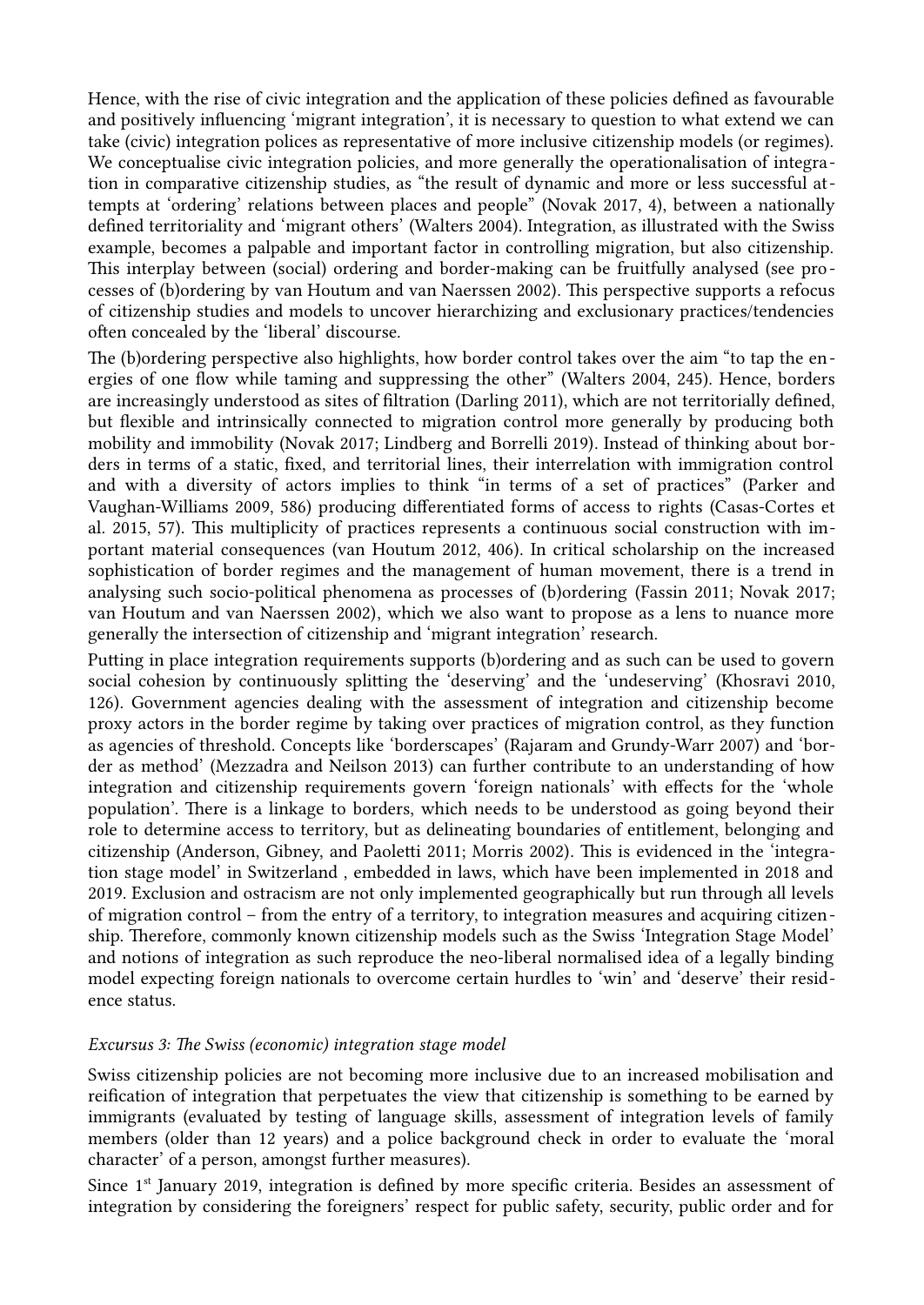the values of the Federal Constitution, language skills and the participation in working life or efforts to acquire an education (art. 58a FNIA). Depending on the initial permit, a foreign person might be confronted with multiple integration exams (Kurt 2017a). Additionally, to support migrants' integration, cantonal and communal authorities have to possibility to implement specific integration measures and instruments, e.g. integration agreements and recommendation. The inability to fulfil such agreements can lead to a downgrade or loss of a residence permit (art. 33 para. 5; art. 43 para. 4, art. 44 para. 4, art. 58b para. 3, art. 63 para. 1 let. g FNIA).

As was already the case under the former law, integration is linked 'to the possession of a (secure) legal status' (art. 4 para. 2 FNIA; Kurt 2017b), though the security of a status is increasingly based on permanent impermanence. Indeed, current citizenship policies echo the narratives of austerity, which we find in and beyond the European context (Tuckett 2017). The increased demonisation of welfare benefit recipients as example, manifested in the current Swiss migration framework, supports (b)ordering approaches. Art. 121a para. 3 *Federal Constitution of the Swiss Confederation* states that "the decisive criteria for granting residence permits are primarily an application from an employer, ability to integrate, and adequate, independent means of subsistence».

The FNIA stipulates that the admission of a foreign person is (only) allowed considering the aspect of the Swiss economy as a whole (art. 3 para. 1 FNIA). Consequently, financial independence or active labour market participation are crucial for migrant's admission and integration within Switzerland. Moreover, since the entry into force of the FNIA, permanent residence holders are no longer protected from a revocation of their permit if becoming dependent on social benefits as it was the case in the former law. The former art. 63 para. 2 FNIA stated that the permanent residence permit of foreign persons rightfully and legally staying for 15 years (and more) in Switzerland, cannot be revoked in case of social aid dependency.

These changes represent an increasing conditionality of foreign nationals' stay in Switzerland and their trajectory of acquiring Swiss citizenship. When the decisive difference is not between the 'well integrated' and the 'less integrated' but "between those to whom integration is not an issue at all, and those for whom it is" (Schinkel 2018, 4), we find indeed that requiring integration is a '(b)ordering tactic' (De Genova 2017). The reification of 'integration', as exemplified within the Swiss legal system and practices thereof, unveil how 'differences' are governed and thereby hierarchies (re)produced (Hadj Abdou 2019). Therefore, (b)ordering provides a useful analytical concept to investigate the internalisation of border control and the connected aspects of social ordering (van Houtum and van Naerssen 2002) which are becoming apparent due to the increased mobilisation of integration.

# Conclusions and outlook

Today, we face an increase in stricter citizenship regimes that sort, select and evaluate immigrants not only at the individual but also the group level, including social class, gender, religion or race/ethnicity. As Ellermann (2019) argues, current developments such as the rise of populist movements support the assumption that the stratification of immigrant status and group-based discrimination remain an everyday reality across Europe. We argued that by investigating the intersection of citizenship studies, and models, with research questioning the inclusionary character of (civic) integration, a more nuanced picture of current citizenships models is possible. Through the increasing juridification, evaluation, monitoring and operationalisation of integration in politics (and policies and laws thereof) and academia, we are in danger of losing sight of discriminatory, racist and exclusionary tendencies.

The effects of exclusionary citizenship and integration policies are visible throughout society. This chapter therefore argues that there is a need to complement currently used citizenship models with a border regime lens. Citizenship and migrant integration do not exist as objective models and measurements, because these concepts (re)produce state narratives, and follow policies, which purposefully have an excluding character (Korteweg 2017; Schinkel 2018). Current approaches do not sufficiently acknowledge how integration is both a (b)ordering practice and an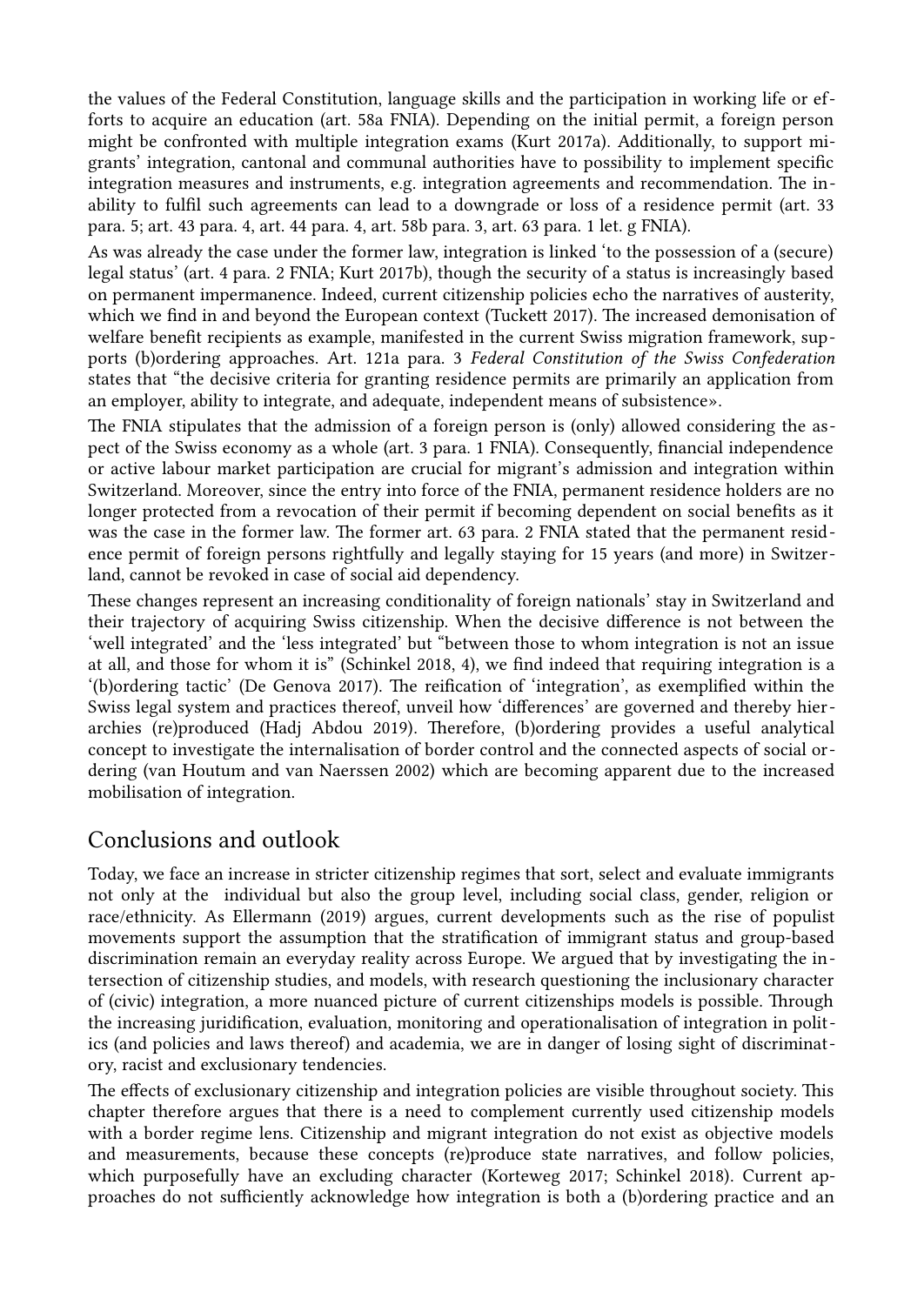inclusionary process. Put differently, integration can be conceptualised as governing social cohesion, where indicators of citizenship demonstrate how exclusive or inclusive law is, rather than assuming that it can tell about the 'status' of someone's integration.

Little research has been conducted on how these dimensions are represented in everyday discourses of those who are affected by relevant policies, as well as those who implement them on various political and judicial levels. For this reason, we proposed to link both quantitative and qualitative studies in a multidisciplinary research setting and apply typologies and indicators to real contexts. Here one may be able to see how these built categories play out. Despite raising the problem of state-centred research interest (cf. Vink 2017), this approach allows to question the very databases which are available, the political-economy of data-creation and funding of research.

As a conclusion, we would like to encourage rethinking commonly known concepts of 'integration' as mechanisms of governing social cohesion. Assessment of state's performances on migrant integration and the impact on social cohesion are strengthened by the (b)ordering lens, considering current challenges in changing societies. Thinking processes of (b)ordering and the reification of integration together would enable to develop this subject and provide new insights to further destabilise migration research which still all too often relies on essentialist categories and (re)produces hegemonic knowledge (Dahinden 2016). Such a view would imply to deepen research on 'integration' as a governmental tactic which facilitates, rather than counteracts, forms of discrimination, racialisation and othering. Hence, the question of how 'integration' actually further 'integrates' (b)ordering practices into the mundane practices of authorities, bureaucracies and legal actors becomes a very pressing one.

## References

- Achermann, Christin. 2013. 'Excluding the Unwanted: Dealing with Foreign-National Offenders in Switzerland'. In *Politik Der Inklusion Und Exklusion*, edited by Ilker Ataç and Sieglinde Rosenberger, 91–109.
- Akin, Arkan, and Elisa Banfi. 2019. 'Depoliticizing Integration through Statistical Indicators'. *Journal of Political Power* 12 (1): 86–103. https://doi.org/10.1080/2158379X.2019.1573612.
- Akin, Arkan, and Stefanie Kurt. n.d. 'The Logics of Integration Policy in Switzerland' forthcomming.
- Anderson, Bridget, Matthew J. Gibney, and Emanuela Paoletti. 2011. 'Citizenship, Deportation and the Boundaries of Belonging'. *Citizenship Studies* 15 (5): 547–63. https://doi.org/ 10.1080/13621025.2011.583787.
- Banki, Susan. 2013. 'Precarity of Place: A Complement to the Growing Precariat Literature'. *Global Discourse* 3 (3–4): 450–63. https://doi.org/10.1080/23269995.2014.881139.
- Bauböck, Rainer, Eva Ersboll, Kees Groenendijk, and Harald Waldrauch, eds. 2006. *Acquisition and Loss of Nationality: Policies and Trends in 15 European States*. IMISCOE Research. Amsterdam: Amsterdam University Press.
- Belabas, Warda, and Lasse Gerrits. 2017. 'Going the Extra Mile? How Street-Level Bureaucrats Deal with the Integration of Immigrants'. *Social Policy & Administration* 51 (1): 133–50. https://doi.org/10.1111/spol.12184.
- Bird, Karen. 2005. 'The Political Representation of Visible Minorities in Electoral Democracies: A Comparison of France, Denmark, and Canada'. *Nationalism and Ethnic Politics* 11 (4): 425– 65.
- Bjerre, Liv, Marc Helbling, Friederike Römer, and Malisa Zobel. 2015. 'Conceptualizing and Measuring Immigration Policies: A Comparative Perspective'. *International Migration Review* 49 (3): 555–600. https://doi.org/10.1111/imre.12100.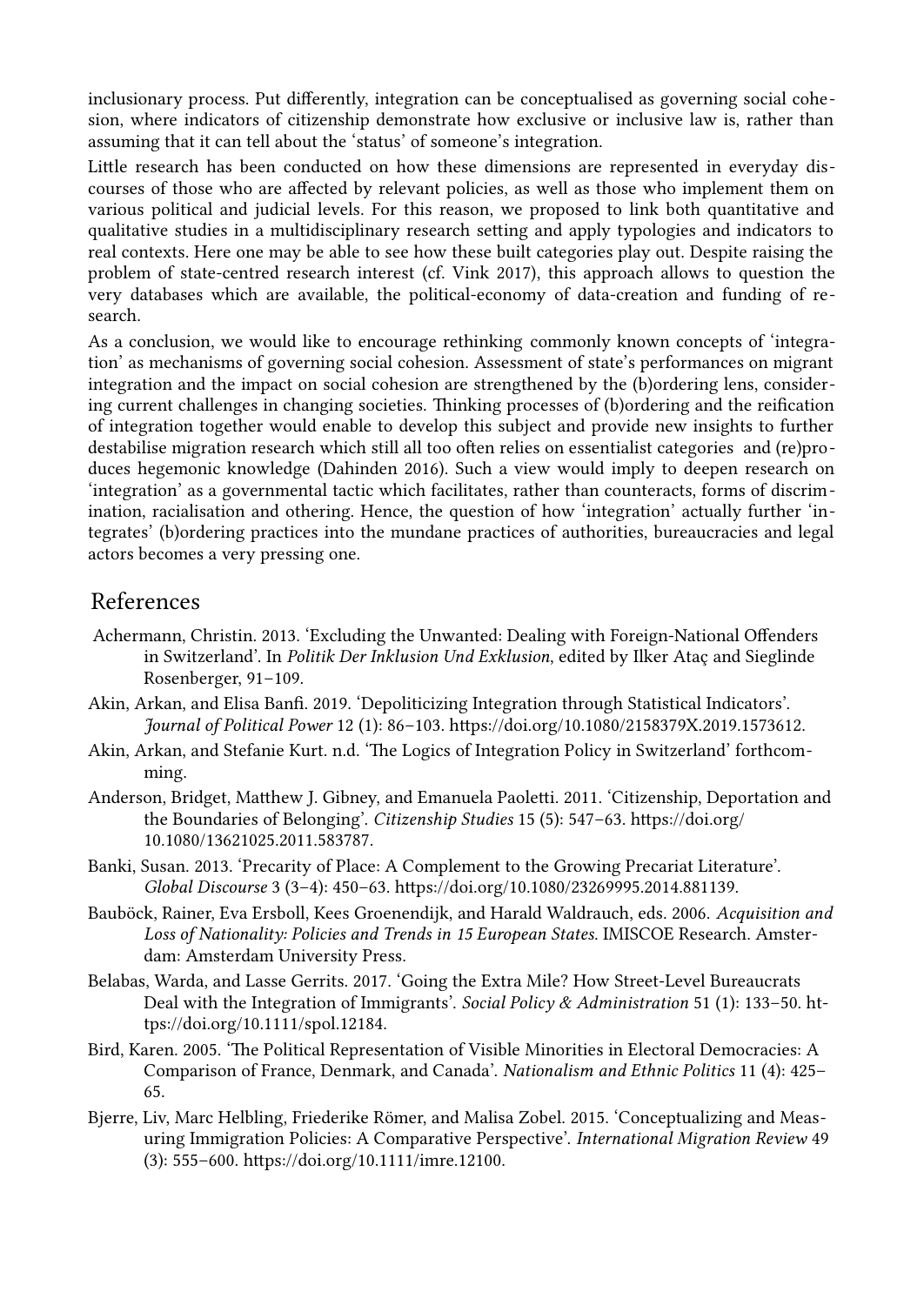- Bloemraad, Irene. 2015. 'Theorizing and Analyzing Citizenship in Multicultural Societies'. *The Sociological Quarterly* 56 (4): 591–606. https://doi.org/10.1111/tsq.12095.
- Bonjour, Saskia, and Jan Willem Duyvendak. 2018. 'The "Migrant with Poor Prospects": Racialized Intersections of Class and Culture in Dutch Civic Integration Debates'. *Ethnic and Racial Studies* 41 (5): 882–900. https://www.tandfonline.com/doi/full/ 10.1080/01419870.2017.1339897.
- Borrelli, Lisa Marie. 2019. 'The Border Inside Organizational Socialization of Street-Level Bureaucrats in the European Migration Regime'. *Journal of Borderlands Studies* 0 (0): 1–20. https://doi.org/10.1080/08865655.2019.1676815.
- Brubaker, Rogers. 1992. *Citizenship and Nationhood in France and Germany*. Cambridge, Massachusetts: Harvard University Press.
- ———. 2010. 'Migration, Membership, and the Modern Nation-State: Internal and External Dimensions of the Politics of Belonging'. *The Journal of Interdisciplinary History* 41 (1): 61–78. https://doi.org/10.1162/jinh.2010.41.1.61.
- Casas-Cortes, Maribel, Sebastian Cobarrubias, Nicholas De Genova, Glenda Garelli, Giorgio Grappi, Charles Heller, Sabine Hess, et al. 2015. 'New Keywords: Migration and Borders'. *Cultural Studies* 29 (1): 55–87. http://www.tandfonline.com/doi/abs/ 10.1080/09502386.2014.891630.
- Chauvin, Sébastien, Blanca Garcés‐Mascareñas, and Albert Kraler. 2013. 'Working for Legality: Employment and Migrant Regularization in Europe'. *International Migration* 51 (6): 118–31. https://doi.org/10.1111/imig.12109.
- Colombo, M. 2017. 'The Representation of the "European Refugee Crisis" in Italy: Domopolitics, Securitization, and Humanitarian Communication in Political and Media Discourses.' *Journal of Immigrant & Refugee Studies* 0 (0): 1–18.
- Crawley, Heaven, and Dimitris Skleparis. 2018. 'Refugees, Migrants, Neither, Both: Categorical Fetishism and the Politics of Bounding in Europe's "Migration Crisis"'. *Journal of Ethnic and Migration Studies* 44 (1): 48–64. https://doi.org/10.1080/1369183X.2017.1348224.
- Dahinden, Janine. 2016. 'A Plea for the "de-Migranticization'' of Research on Migration and Integration"'. *Ethnic and Racial Studies* 39 (13): 2207–25. https://www.tandfonline.com/doi/full/ 10.1080/01419870.2015.1124129.
- Dancygier, Rafaela M., and David D. Laitin. 2014. 'Immigration into Europe: Economic Discrimination, Violence, and Public Policy'. *Annual Review of Political Science* 17 (1): 43–64. https:// doi.org/10.1146/annurev-polisci-082012-115925.
- Darling, Jonathan. 2011. 'Domopolitics, Governmentality and the Regulation of Asylum Accommodation'. *Political Geography* 30 (5): 263–71. https://linkinghub.elsevier.com/retrieve/pii/ S0962629811000643.
- De Genova, Nicholas. 2017. 'Introduction: The Borders of "Europe" and the European Question'. In *The Borders of 'Europe': Autonomy of Migration, Tactics of Bordering*, edited by Nicholas De Genova. Durham: Duke University Press.
- Dronkers, J., and Maarten Peter Vink. 2012. 'Explaining Access to Citizenship in Europe: How Citizenship Policies Affect Naturalization Rates'. *European Union Politics* 13 (3): 390–412. https://doi.org/10.1177/1465116512440510.
- Eidgenössisches Justiz- und Polizeidepartement EJPD. 2015. 'Erläuternder Bericht Vernehmlassungsentwurf zur Verordnung zum Bürgerrechtsgesetz'.
- Ellermann, Antje. 2019. 'Discrimination in Migration and Citizenship'. *Journal of Ethnic and Migration Studies*, 1–17. https://doi.org/10.1080/1369183X.2018.1561053.
- Ersanilli, Evelyn, and Ruud Koopmans. 2010. 'Rewarding Integration? Citizenship Regulations and the Socio-Cultural Integration of Immigrants in the Netherlands, France and Germany'. *Journal of Ethnic and Migration Studies* 36 (5): 773–791.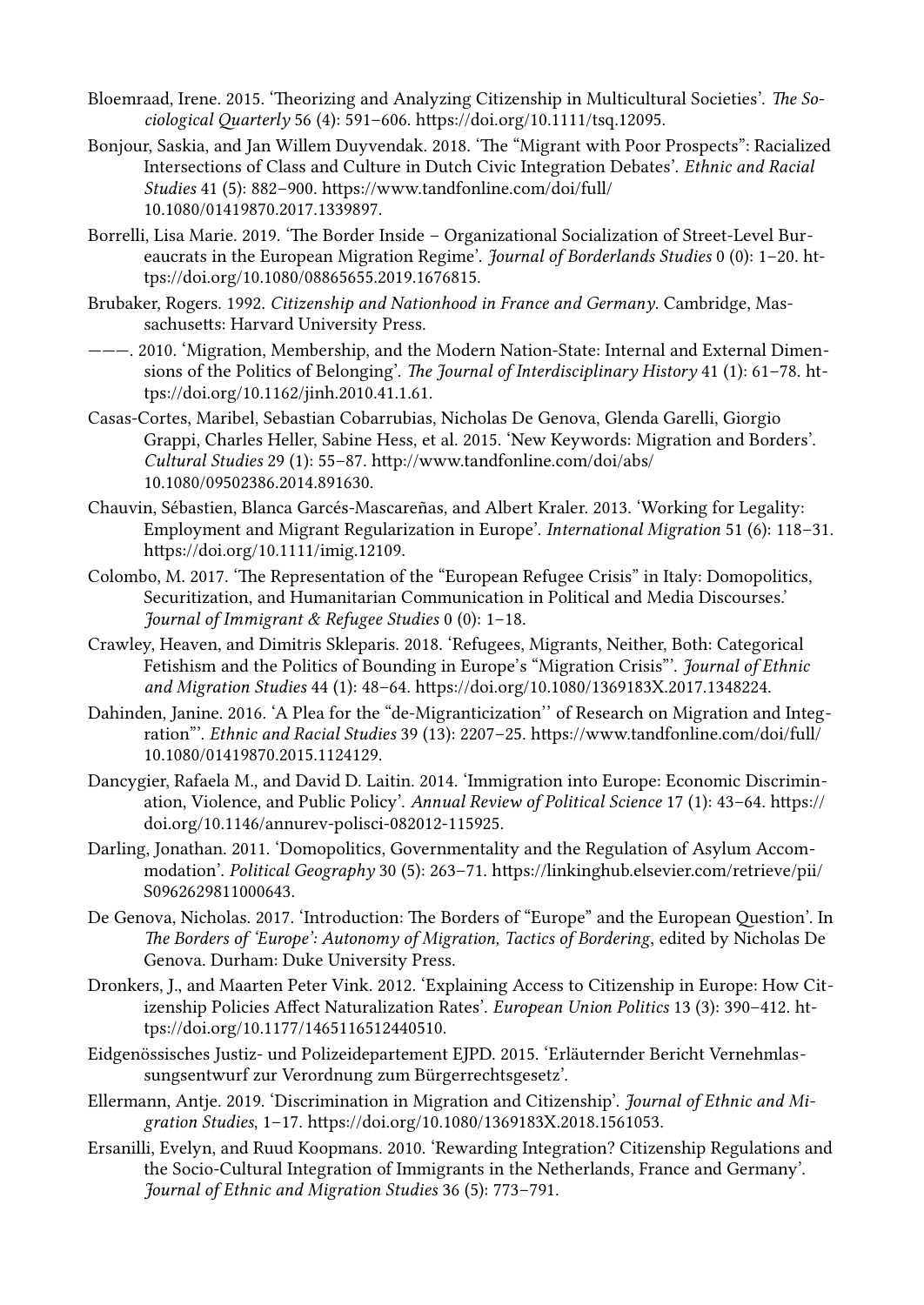- Fassin, Didier. 2011. 'Policing Borders, Producing Boundaries. The Governmentality of Immigration in Dark Times'. *Annual Review of Anthropology* 40 (1): 213–26. http://www.annualreviews.org/doi/10.1146/annurev-anthro-081309-145847.
- *Federal Act on Foreign Nationals and Integration*. 2019. https://www.admin.ch/opc/en/classifiedcompilation/20020232/index.html.
- *Federal Act on Swiss Citizenship*. 2018. https://www.admin.ch/opc/en/classified-compilation/ 20092990/index.html.
- *Federal Constitution of the Swiss Confederation*. 1999. https://www.admin.ch/opc/en/classified-compilation/19995395/index.html.
- Fischer, Carolin, and Janine Dahinden. 2016. 'Gender Representations in Politics of Belonging: An Analysis of Swiss Immigration Regulation from the 19th Century until Today'. *Ethnicities* 17 (4): 445–68. https://doi.org/10.1177/1468796816676844.
- Goodman, Sara Wallace. 2019. 'The Civic Integration Turn'. In *The Routledge Handbook of the Politics of Migration in Europe*, edited by Agnieszka Weinar, Saskia Bonjour, and Lyubov Zhyznomirska, 167-79. London; New York: Routledge, Taylor & Francis Group.
- Hadj Abdou, Leila. 2019. 'Immigrant Integration: The Governance of Ethno-Cultural Differences'. *Comparative Migration Studies* 7 (1). https://doi.org/10.1186/s40878-019-0124-8.
- Hainmueller, Jens, and Daniel Hangartner. 2013. 'Who Gets a Swiss Passport? A Natural Experiment in Immigrant Discrimination'. *American Political Science Review* 107 (1): 159–87. http://dx.doi.org/10.1017/S0003055412000494.
- Hainmueller, Jens, Dominik Hangartner, and Giuseppe Pietrantuono. 2017. 'Catalyst or Crown: Does Naturalization Promote the Long-Term Social Integration of Immigrants?' *American Political Science Review* 111 (2): 256–76. https://doi.org/10.1017/S0003055416000745.
- Heckmann, Friedrich, and Dominique Schnapper, eds. 2003. *The Integration of Immigrants in European Societies: National Differences and Trends of Convergence*. Stuttgart: Lucius & Lucius.
- Helbling, Marc. 2014. 'Opposing Muslims and the Muslim Headscarf in Western Europe'. *European Sociological Review* 30 (2): 242–57. https://doi.org/10.1093/esr/jct038.
- Houtum, Henk van. 2012. 'Remapping Borders'. *A Companion to Border Studies*, 405–18.
- Houtum, Henk van, and Ton van Naerssen. 2002. 'Bordering, Ordering and Othering'. *Tijdschrift Voor Economische En Sociale Geografie* 93 (2): 125–36. http://doi.wiley.com/10.1111/1467- 9663.00189.
- Huddleston, Thomas, Ozge Bilgili, Anne-Linde Joki, and Zvezda Vankova. 2015. 'Migrant Integration Policy Index 2015', edited by Migrant Policy Group (Brussels 2015), . http:/ /mipex.eu.
- Huddleston, Thomas, and Maarten Peter Vink. 2013. 'Membership and/or Rights? : Analysing the Link between Naturalisation and Integration Policies for Immigrants in Europe'. http:// cadmus.eui.eu//handle/1814/28121.
- Joppke, Christian. 2017. 'Citizenship in Immigration States'. In *The Oxford Handbook of Citizenship*, edited by Ayelet Shachar, Rainer Bauböck, Irene Bloemraad, and Maarten Vink. Oxford: Oxford Handbooks Online.
- Kelsen, Hans. 1949. *General Theory of Law and State*. 3rd ed. Vol. 1. The 20the Century Legal Philosophy Series. Cambridge, Massachusetts: Harvard University Press.
- Khosravi, Shahram. 2010. *'Illegal' Traveller: An Auto-Ethnography of Borders*. Basingstoke; New York: Palgrave Macmillan. http://public.eblib.com/choice/publicfullrecord.aspx?p=668040.
- Koopmans, Ruud. 2013. 'Indices of Immigrant Rights: What Have We Learned, Where Should We Go?' *Comparative European Politics* 11 (5): 696–703. https://doi.org/10.1057/cep.2013.17.
- Koopmans, Ruud, and Ines Michalowski. 2017. 'Why Do States Extend Rights to Immigrants? Institutional Settings and Historical Legacies Across 44 Countries Worldwide'. *Comparative Political Studies* 50 (1): 41–74. https://doi.org/10.1177/0010414016655533.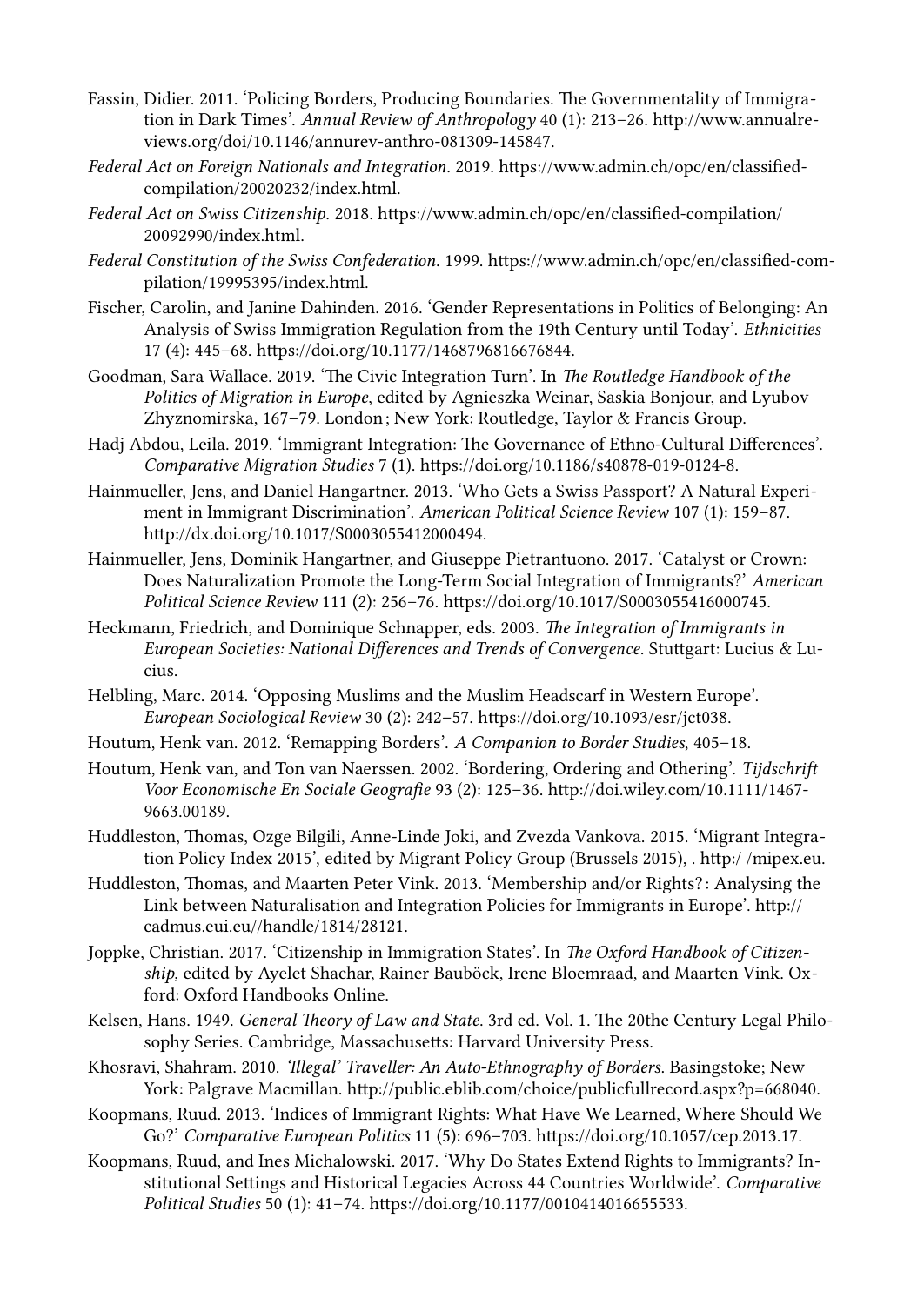- Koopmans, Ruud, Ines Michalowski, and Stine Waibel. 2012. 'Citizenship Rights for Immigrants: National Political Processes and Cross-National Convergence in Western Europe, 1980– 2008'. *American Journal of Sociology* 117 (4): 1202–45. https://doi.org/10.1086/662707.
- Koopmans, Ruud, Paul Statham, Marco Giugni, and Florence Passy. 2005. *Contested Citizenship*. Minneapolis and London: University of Minnesota Press. https://www.upress.umn.edu/ book-division/books/contested-citizenship.
- Korteweg, Anna C. 2017. 'The Failures of "Immigrant Integration": The Gendered Racialized Production of Non-Belonging'. *Migration Studies* 5 (3): 428–44. https://doi.org/10.1093/migration/mnx025.
- Kraler, Albert. 2018. 'Regularization of Irregular Migrants and Social Policies: Comparative Perspectives'. *Journal of Immigrant & Refugee Studies* 0 (0): 1–20. https://doi.org/ 10.1080/15562948.2018.1522561.
- Kraler, Albert, David Reichel, and Han Entzinger. 2015. 'Migration Statistics in Europe: A Core Component of Governance and Population Research'. In *Integrating Immigrants in Europe*, edited by Peter Scholten, Han Entzinger, Rinus Penninx, and Stijn Verbeek, 39–58. Cham: Springer International Publishing. https://doi.org/10.1007/978-3-319-16256-0\_3.
- Kurt, Stefanie. 2017a. 'Fast-Tracking Full Citizenship in the Context of the Swiss Integration Stage Model'. Working Paper #5, October 2017, NCCR WP15,.
- ———. 2017b. 'A Modest Start: Integration Policies in the Field of Asylum'. *Nccr on the Move, Highlights #2* (blog). October 2017.
- ———. 2018. 'Sprechen Und Schreiben Sie Deutsch? Niveau A1, A2 Oder B1?' *Nccr on the Move, Blog* (blog). 1 February 2018. https://blog.nccr-onthemove.ch/sprechen-und-schreiben-siedeutsch-niveau-a1-a2-oder-b1/?lang=de.
- Lindberg, Annika, and Lisa Marie Borrelli. 2019. 'All Quiet on the "Eastern Front"? Controlling Transit Migration in Latvia and Lithuania'. *Journal of Ethnic and Migration Studies*, 1–17. https://doi.org/10.1080/1369183X.2019.1575719.
- Manatschal, Anita. 2011. 'Taking Cantonal Variations of Integration Policy Seriously or How to Validate International Concepts at the Subnational Comparative Level'. *Swiss Political Science Review* 17 (3): 336–57. https://doi.org/10.1111/j.1662-6370.2011.02027.x.
- Manatschal, Anita, and Isabelle Stadelmann-Steffen. 2013. 'Cantonal Variations of Integration Policy and Their Impact on Immigrant Educational Inequality'. *Comparative European Politics* 11 (5): 671–95. https://doi.org/10.1057/cep.2013.16.
- Mezzadra, Sandro, and Brett Neilson. 2013. *Border as Method, or, the Multiplication of Labor*. Durham: Duke University Press.
- Morris, Lydia. 2002. *Managing Migration: Civic Stratification and Migrants' Rights*. London ; New York: Routledge.
- Novak, Paolo. 2017. 'Back to Borders'. *Critical Sociology* 43 (6): 847–64. https://doi.org/ 10.1177/0896920516644034.
- Parker, Noel, and Nick Vaughan-Williams. 2009. 'Lines in the Sand? Towards an Agenda for Critical Border Studies'. *Geopolitics* 14 (3): 582–87. http://www.tandfonline.com/doi/abs/ 10.1080/14650040903081297.
- Probst, Johanna, Gianni D'Amato, Samantha Dunning, Denise Efionayi-Mäder, Joëlle Fehlmann, Andreas Perret, Didier Ruedin, and Irina Sille. 2019. 'Kantonale Spielräume Im Wandel'. SFM-Bericht 73. Neuchâtel: Swiss Forum for Migration and Population Studies.
- Rajaram, Prem Kumar, and Carl Grundy-Warr, eds. 2007. *Borderscapes. Hidden Geographies and Politics at Territory's Edge*. Borderlines Series 29. Minneapolis and London: University of Minnesota Press.
- Rajkumar, Deepa, Laurel Berkowitz, Leah F. Vosko, Valerie Preston, and Robert Latham. 2012. 'At the Temporary–Permanent Divide: How Canada Produces Temporariness and Makes Cit-